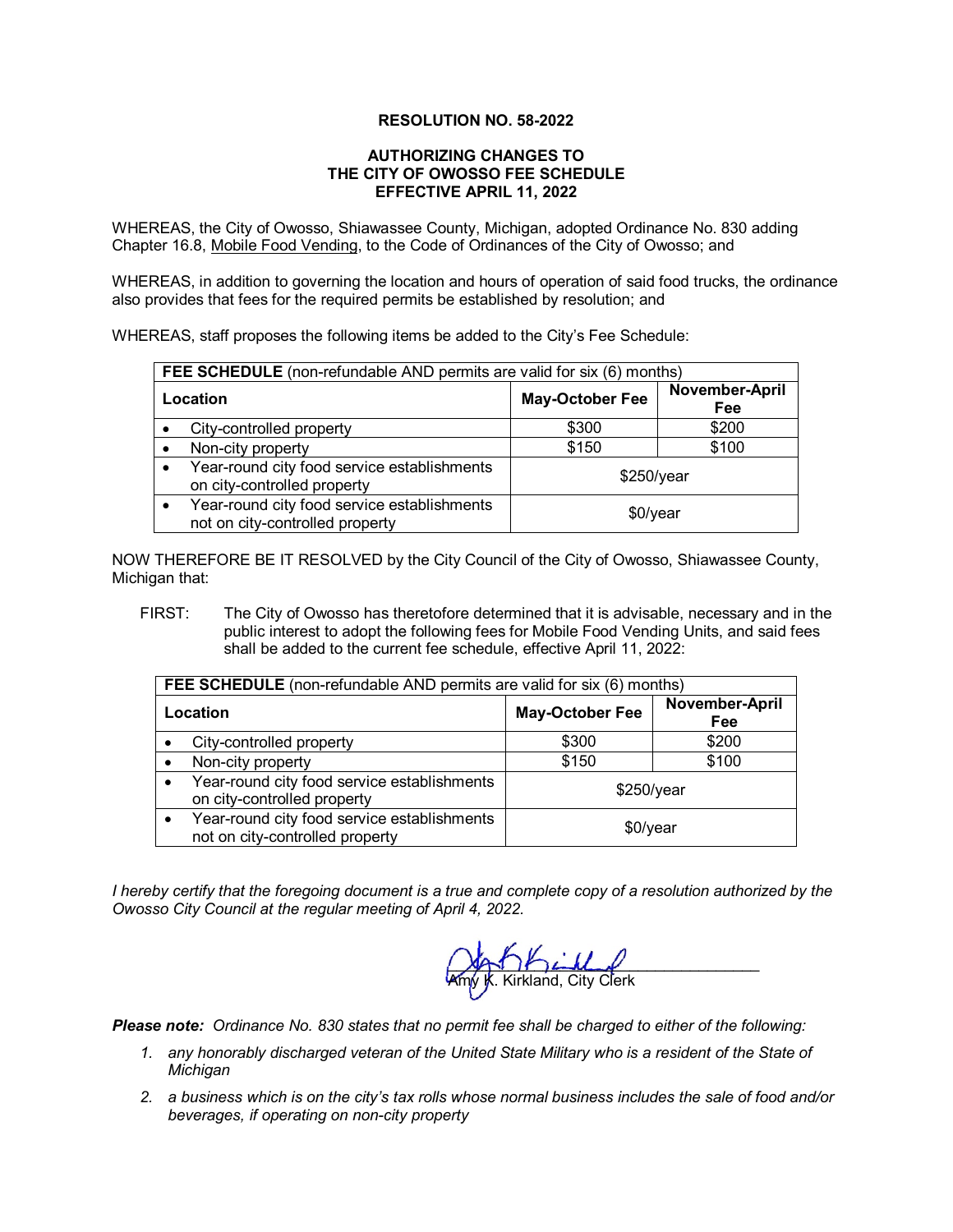### **CITY OF OWOSSO 2021 FEE SCHEDULE Effective June 1, 2021**

| <b>ASSESSING</b>                                                                                                                                                                                                                                                                  |            |  |
|-----------------------------------------------------------------------------------------------------------------------------------------------------------------------------------------------------------------------------------------------------------------------------------|------------|--|
| Application fee for IFEC extension                                                                                                                                                                                                                                                | \$500.00   |  |
| Application fee for IFT tax abatement - Not to exceed limits of Statute MCL 207.555(3) in which the lesser of the<br>actual cost of processing the application or 2% of total property taxes abated during the term that the exemption<br>certificate is in effect can be charged |            |  |
| Establishing                                                                                                                                                                                                                                                                      | \$1,500.00 |  |
| <b>Exemption certificate</b>                                                                                                                                                                                                                                                      | \$1,500.00 |  |
| Application fee for industrial development district                                                                                                                                                                                                                               | \$1,500.00 |  |
| Application fee for industrial facilities                                                                                                                                                                                                                                         |            |  |
| <b>Exemption certificate</b>                                                                                                                                                                                                                                                      | \$1,500.00 |  |
| Exemption certificate transfer                                                                                                                                                                                                                                                    | \$500.00   |  |
| Application fee for project cost revision                                                                                                                                                                                                                                         | \$500.00   |  |
| Application fee for project extension                                                                                                                                                                                                                                             | \$500.00   |  |
|                                                                                                                                                                                                                                                                                   |            |  |

## **BUILDING DEPARTMENT**

*Income limit fee waiver – Building permits and inspections will be required. However, permit fees will be waived for owner occupied residential buildings for households that have annual incomes less than 30% of the Michigan State Housing Development Authority (MSHDA) area Minimum Income (AMI). The waiver will cover permits for bringing a structure into code compliance and for replacement of roofs, windows, and siding. To qualify, the applicant must submit Michigan or Federal 1040 tax returns for the last three years along with any other financial and ownership information required for determination.*

| Accessory structure - zoning compliance - 200 sq. feet and under<br>$\bullet$ | \$50.00                                           |
|-------------------------------------------------------------------------------|---------------------------------------------------|
| Accessory structure - zoning compliance - over 200 sq. feet                   | \$50.00 + building permit fee                     |
| Base fee (non-refundable)<br>$\bullet$                                        | \$30.00                                           |
| Building board of appeals application fee<br>$\bullet$                        | \$200.00                                          |
| <b>Building permit</b><br>$\bullet$                                           |                                                   |
| Up to $$1000$ – includes base fee and 1 inspection                            | \$105.00                                          |
| $$1,001$ to $$2,000$ – includes base fee and 1 inspection                     | \$145.00                                          |
| Add \$30.00 base fee and \$75.00 per inspection to the following:             |                                                   |
| \$2,001 to \$50,000                                                           | $$60.00 + $10.00$ per \$1,000 over \$2,000        |
| \$50,001 to \$500,00                                                          | \$540.00 + \$10.00 per \$1,000 over \$50,000      |
| \$500,001 and above                                                           | \$5,000 + \$6.00 per \$1,000 over \$500,000       |
| Demolition (add \$30.00 base fee and \$75.00 per inspection)                  |                                                   |
| Commercial - based on size of building                                        | $$180.00 + $1.00$ per sq. ft. over 2,000 sq. feet |
| Garage $-$ includes base fee $+$ 1 inspection                                 | \$110.00                                          |
| House - includes base fee and 1 inspection                                    | \$180.00                                          |
| Fence zoning - residential                                                    | \$80.00                                           |
| Fence - commercial<br>$\bullet$                                               | same as building permit fees                      |
| Home occupation - type B home permit<br>$\bullet$                             | \$50.00                                           |
| Inspections - each<br>$\bullet$                                               | \$75.00                                           |
| License/registration fee<br>$\bullet$                                         | \$0.00                                            |
| Marihuana Fees<br>$\bullet$                                                   |                                                   |
| Medical Marihuana Facilities (at time of application and                      | \$5,000                                           |
| annual renewal)                                                               |                                                   |
| Adult Use Recreational Establishments (at time of application                 | \$5,000                                           |
| and annual renewal)                                                           |                                                   |
| Marihuana Transfer Fee                                                        | \$5,000                                           |
| Mobile/Modular Home                                                           | \$250.00                                          |
| Moving building<br>$\bullet$                                                  | \$200.00                                          |
| Penalty for work prior to obtaining permit<br>$\bullet$                       | $cost of permit + $175.00$                        |
| Plan review<br>$\bullet$                                                      | 55% of permit fee                                 |
| Plan review special                                                           | $\frac{1}{100.00}$ + cost                         |
| Plan review-plans are returned to applicant for modifications                 | $$50.00 + 60.00/h$ our                            |
| . Roofing permit - residential                                                |                                                   |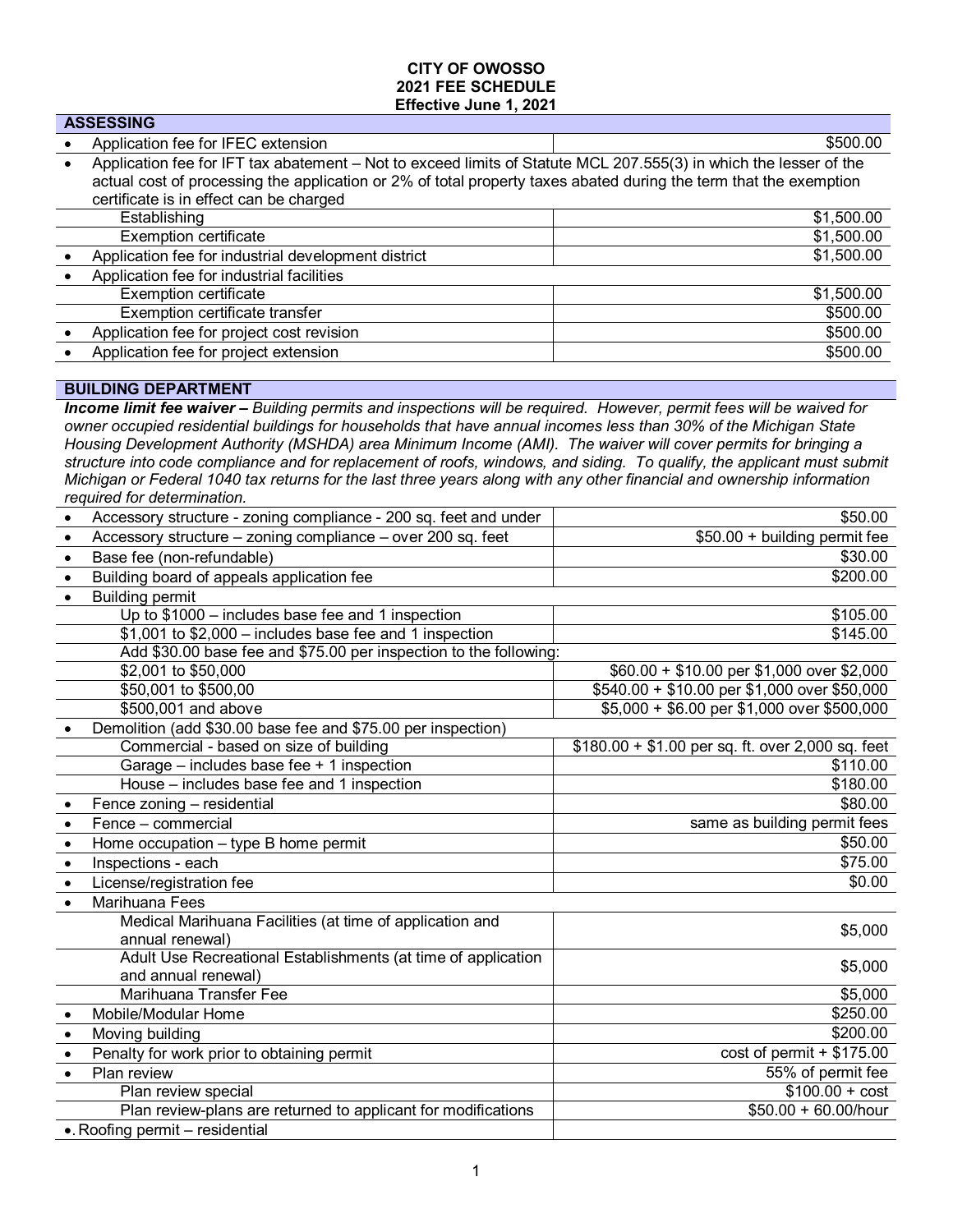| Up to \$5,000 (includes base fee and 1 inspection)                    | \$80.00                       |
|-----------------------------------------------------------------------|-------------------------------|
| \$5,001 to 10,000 (includes base fee and 1 inspection)                | \$130.00                      |
| Over \$10,000                                                         | same as building permit fees  |
| . Roofing permit - commercial                                         | same as building permit fees  |
| $\bullet$ . Siding                                                    | \$80.00                       |
| $\bullet$ . Sign                                                      | \$0.40/sq. foot               |
| Temporary sign (90 days)                                              | \$50.00                       |
| •. Swimming pool permit - above ground (zoning compliance)            | \$50.00                       |
| •. Swimming pool permit - in ground                                   | same as building permit fees  |
| •. Tank removal                                                       | \$100.00                      |
| •. Temporary structures (tents, contractor's mobile offices, etc.)    | \$60.00                       |
| •. Wheel chair ramp/door modification (residential – permit required) | no fee                        |
| $\bullet$ . Windows - residential                                     | \$80.00                       |
| . Windows - all commercial properties                                 | same as building permit fees  |
|                                                                       |                               |
| <b>ELECTRICAL</b>                                                     |                               |
| Base fee (non-refundable)                                             | \$30.00                       |
|                                                                       |                               |
| Baseboard heater                                                      | \$15.00                       |
| <b>Branch circuits</b><br>$\bullet$                                   | \$15.00                       |
| Feeders – bus duct (per 50 ft. or fraction thereof)<br>$\bullet$      | \$15.00                       |
| Fire alarm system<br>$\bullet$                                        | \$150.00                      |
| Fire alarm system - each additional pull station                      | \$15.00                       |
| Furnace - unit heater<br>$\bullet$                                    | \$15.00                       |
| Garage<br>$\bullet$                                                   | \$50.00                       |
| Generator - residential<br>$\bullet$                                  | \$25.00                       |
| Generator - commercial                                                | \$50.00                       |
| Inspections - each<br>$\bullet$                                       | \$50.00                       |
| Safety inspections                                                    | \$75.00                       |
| License/registration fee<br>$\bullet$                                 | \$0.00                        |
| Low Voltage/Data/Telecom Outlets<br>$\bullet$                         |                               |
| 1-19 devices, each                                                    | \$5.00                        |
| 20-300 devices                                                        | \$100.00                      |
| Over 300 devices                                                      | \$300.00                      |
| Mobile/modular home                                                   | \$100.00                      |
| <b>Motors</b><br>$\bullet$                                            |                               |
| Up to 20 KVA or HP, 1-25 units (each)                                 | \$15.00                       |
| Up to 20 KVA or HP, (each additional unit after 25)                   | \$5.00                        |
| Over 20 KVA or HP, 1-25 units (each)                                  | \$15.00                       |
| Over 20 KVA or HP, (each additional unit after 25)                    | \$7.00                        |
| Penalty for work prior to obtaining permit                            | $cost of permit + $175.00$    |
| Plan review<br>$\bullet$                                              | \$100.00/hr. (minimum 1 hour) |
| Outlets/receptacles/fixtures/other (per 25 or fraction thereof)       | \$10.00                       |
| Power outlets (a/c/range/dryer/dishwasher/disposal) each              | \$15.00                       |
| Service                                                               |                               |
| 0-200 amps                                                            | \$25.00                       |
| 201-600 amps                                                          | \$30.00                       |
| 601-800 amps                                                          | \$35.00                       |
| 801-1200 amps                                                         | \$40.00                       |
| Over 1200 amps                                                        | \$45.00                       |
| Sub-panels                                                            |                               |
| 0-200 amps                                                            | \$25.00                       |
| 201-600 amps                                                          | \$30.00                       |
| 601-800 amps                                                          | \$35.00                       |
| 801-1200 amps                                                         | \$40.00                       |
| Over 1200 amps                                                        | \$45.00                       |
| Signs                                                                 | \$75.00                       |
|                                                                       |                               |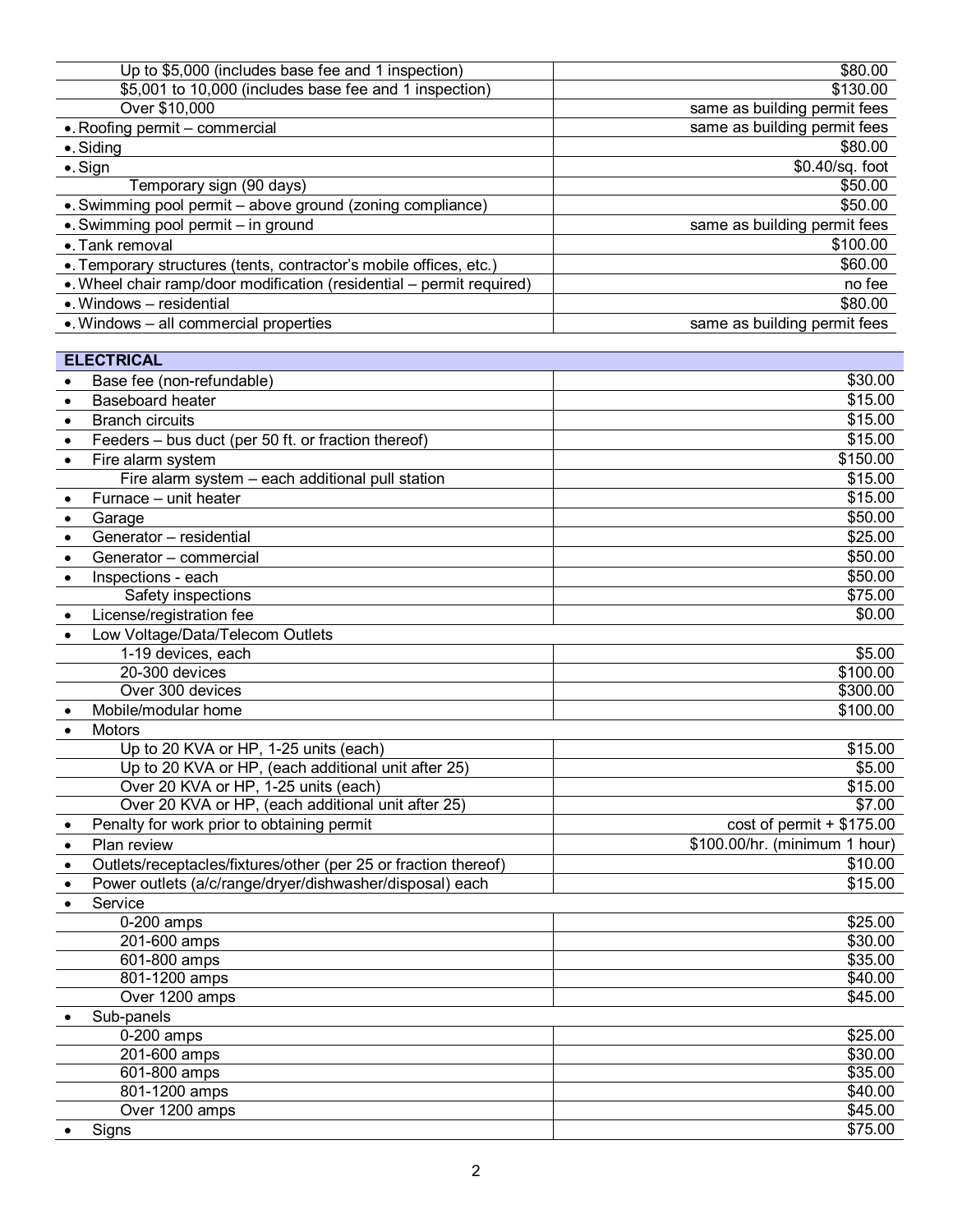| Whole house permit                                                                | \$150.00                                  |
|-----------------------------------------------------------------------------------|-------------------------------------------|
|                                                                                   |                                           |
| <b>MECHANICAL - COMMERCIAL/INDUSTRIAL</b>                                         |                                           |
| • Base fee (non-refundable)                                                       | \$30.00                                   |
| • Air conditioning and refrigeration                                              |                                           |
| Absorption units/chiller                                                          | \$90.00                                   |
| Centrifugal units/chiller                                                         | \$90.00                                   |
| Compressor - 15-50 hp                                                             | \$45.00                                   |
| Compressor - over 50 hp                                                           | \$70.00                                   |
| Heat pumps $- 1.5 - 15$ hp                                                        | \$35.00                                   |
| • Air handlers (self-contained units ventilation & exhaust fans)                  |                                           |
| Under 1,500 cfm (piping fee included)                                             | \$35.00                                   |
| 1,500-10,000 cfm                                                                  | \$45.00                                   |
| Over 10,000 cfm                                                                   | \$100.00                                  |
| • Air handlers (thru-the-wall fan coil vents)                                     | \$15.00                                   |
| • Breeching & combustion to appliance - when required                             | \$60.00                                   |
| • Chimney - factory built                                                         | \$60.00                                   |
| • Cooling towers w/ reservoirs                                                    |                                           |
| Capacity under 500 gal                                                            | \$50.00                                   |
| Capacity over 500 gal                                                             | \$85.00                                   |
| • Crematories                                                                     | \$50.00                                   |
| • Ducts, insulation and fire suppression systems - duct system based on bid price |                                           |
|                                                                                   | \$40.00                                   |
| Under \$3,000                                                                     | \$50.00                                   |
| \$3,000 to \$6,999<br>\$7,000 to \$14,999                                         | \$85.00                                   |
| Over \$15,000                                                                     | $$10.00$ fee per each $$3,000 + $85.00$   |
| • Electronic air cleaner with washer                                              | \$50.00                                   |
|                                                                                   |                                           |
| • Evaporator coils                                                                |                                           |
| 180,000 BTU and under<br>180,000 BTU and over                                     | \$40.00<br>\$45.00                        |
|                                                                                   |                                           |
| • Fire suppression systems - based on bid price                                   |                                           |
| Under \$2,000                                                                     | \$75.00<br>\$90.00                        |
| \$2,000 to \$7,999<br>Over \$8,000                                                |                                           |
|                                                                                   | $$15.00$ fee + $$90.00$                   |
| • Gas burning equipment – new and/or conversion                                   |                                           |
| 400,000 BTU and under (piping fee included)                                       | \$50.00                                   |
| Over 400,000 BTU (piping fee included)                                            | \$60.00                                   |
| • Humidifiers                                                                     | \$25.00                                   |
| $\bullet$ Incinerators - each                                                     | \$40.00                                   |
| $\bullet$ Inspections - each                                                      | \$75.00                                   |
| • Insulation - duct, piping, and/ tanks - based on bid price                      |                                           |
| Under \$2,000                                                                     | \$40.00                                   |
| \$2,000 to \$7,999                                                                | \$50.00                                   |
| Over \$8,000                                                                      | \$15.00 fee per each $$3,000 + $50.00$    |
| • License/registration fee                                                        | \$0.00                                    |
| • LPG & fuel oil tanks (underground add \$5.00 additional) (piping fee included)  |                                           |
| 276 to 550 gal                                                                    | \$60.00                                   |
| 551 to 2,000 gal                                                                  | \$100.00                                  |
| Each additional tank                                                              | add 50% of fee based on largest tank size |
| • Oil burner                                                                      |                                           |
| New/conversion, under 5 gal/hour (piping fee included)                            | \$60.00                                   |
| New/conversion, over 5 gal/hour (piping fee included)                             | \$90.00                                   |
| • Penalty for work prior to obtaining permit                                      | $cost of permit + $175.00$                |
| • Plan review                                                                     | \$100.00/hour - minimum 1 hour            |
| • Refrigeration systems                                                           |                                           |
| Under 5 hp (split system)                                                         | \$35.00                                   |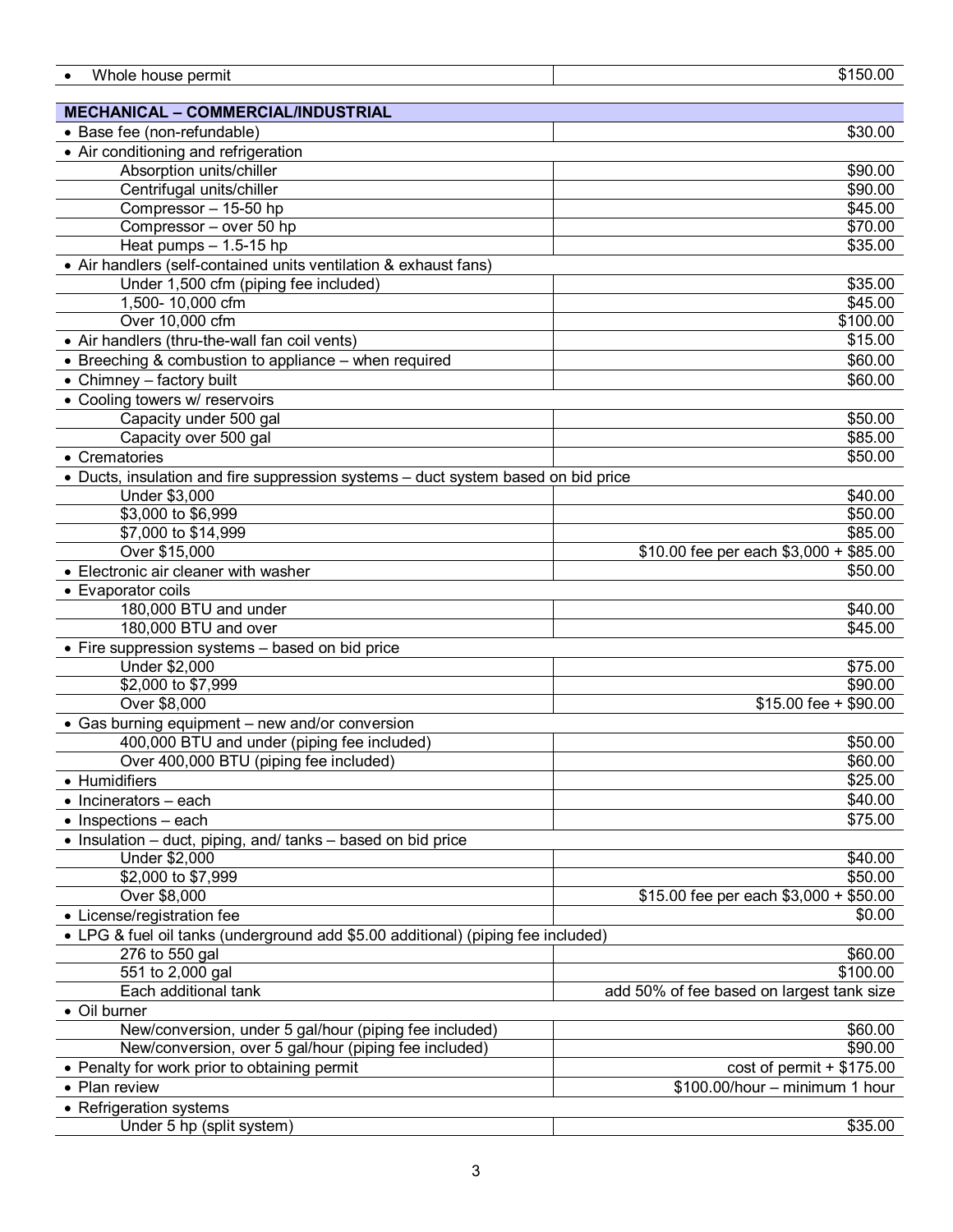|                           | 5 hp to 50 hp (split system)                                                    | \$45.00                           |
|---------------------------|---------------------------------------------------------------------------------|-----------------------------------|
| Over 50 hp (split system) |                                                                                 | \$75.00                           |
| Self-contained units      |                                                                                 | \$50.00                           |
|                           | • Solar equipment/each panel (piping fee included)                              | \$30.00                           |
|                           | • Unit heaters – hot water, gas, or steam                                       |                                   |
|                           | 200,000 BTU and under (piping fee included)                                     | \$30.00                           |
|                           | Over 200,000 BTU (piping fee included)                                          | \$40.00                           |
|                           |                                                                                 |                                   |
|                           | <b>MECHANICAL-RESIDENTIAL</b>                                                   |                                   |
|                           | Base fee (non-refundable)                                                       | \$30.00                           |
| $\bullet$                 | <b>Boiler</b>                                                                   |                                   |
|                           | 200,000 BTU's and under (piping fee included)                                   | \$40.00                           |
|                           | Over 200,000 BTU's (piping fee included)                                        | \$55.00                           |
|                           | Central air                                                                     | \$35.00<br>\$15.00                |
| $\bullet$                 | Dampers (all kinds)                                                             |                                   |
|                           | Duct system<br>Under \$3,000                                                    | \$30.00                           |
|                           | \$3,000 to \$6,999                                                              | \$35.00                           |
|                           | \$7,000 to \$15,000                                                             | \$40.00                           |
|                           | Over \$15,000                                                                   | \$7.00 per each $$1,000 + $40.00$ |
|                           | Exhaust fan                                                                     | \$15.00                           |
| $\bullet$                 | Gas burning equipment - new and/or conversion                                   |                                   |
|                           | 400,000 BTU's and under (piping fee included)                                   | \$40.00                           |
|                           | Over 400,000 BTU's (piping fee included)                                        | \$55.00                           |
| $\bullet$                 | Gas piping/each outlet                                                          | \$15.00                           |
| $\bullet$                 | Hotel or motel/per unit                                                         | \$50.00                           |
| $\bullet$                 | Inspections - each                                                              | \$75.00                           |
| $\bullet$                 | License/registration fee                                                        | \$0.00                            |
|                           | LPG & fuel oil tanks (underground add additional \$10) (piping fee<br>included) | \$30.00                           |
|                           | Modular home                                                                    | \$150.00                          |
|                           | Oil burner - new and/or conversion (piping fee included)                        | \$45.00                           |
| $\bullet$                 | Penalty for work prior to obtaining permit                                      | $cost of permit + $175.00$        |
| $\bullet$<br>$\bullet$    | Plan review                                                                     | $$100.00/hour - 1 hour minimum$   |
|                           | Solar equipment/each panel (piping fee included)                                | \$100.00                          |
| $\bullet$                 | Solid fuel equipment (complete) - wood stove, prefab fireplaces,                | \$45.00                           |
|                           | stoves, add-on                                                                  |                                   |
|                           | Two-family dwelling                                                             | \$150.00                          |
|                           | Water heater                                                                    | \$15.00                           |
|                           | Whole house permit                                                              | \$125.00                          |
|                           | <b>PLUMBING</b>                                                                 |                                   |
|                           | Base fee (non-refundable)                                                       | \$30.00                           |
|                           | Fixtures, floor drains, water connected appliances                              | \$15.00                           |
| $\bullet$                 | Hotel, motel/per unit                                                           | \$45.00                           |
| $\bullet$                 | Inspections - each                                                              | \$75.00                           |
| $\bullet$                 | License/registration fee                                                        | \$0.00                            |
| $\bullet$                 | Manholes - catch basins/each                                                    | \$15.00                           |
| $\bullet$                 | Modular home                                                                    | \$150.00                          |
| $\bullet$                 | Penalty for work prior to obtaining permit                                      | $cost of permit + $175.00$        |
| $\bullet$                 | Plan review                                                                     | \$100.00/hour - minimum 1 hour    |
| $\bullet$                 | Reduced pressure zone back-flow preventer                                       | \$15.00                           |
| $\bullet$                 | Sewage ejectors, sumps                                                          | \$15.00                           |
| $\bullet$                 | Sewers (sanitary, storm, or combined)                                           | \$15.00                           |
|                           | Sewers (connection building drain-building sewer)                               | \$15.00                           |
|                           |                                                                                 | $\frac{1}{2}$                     |

<sup>•</sup> Stacks (soil, waste, vent and conductor)  $\overline{\phantom{a}}$   $\overline{\phantom{a}}$   $\overline{\phantom{a}}$   $\overline{\phantom{a}}$   $\overline{\phantom{a}}$   $\overline{\phantom{a}}$   $\overline{\phantom{a}}$   $\overline{\phantom{a}}$   $\overline{\phantom{a}}$   $\overline{\phantom{a}}$   $\overline{\phantom{a}}$   $\overline{\phantom{a}}$   $\overline{\phantom{a}}$   $\overline{\phantom{a}}$   $\overline{\phantom{a}}$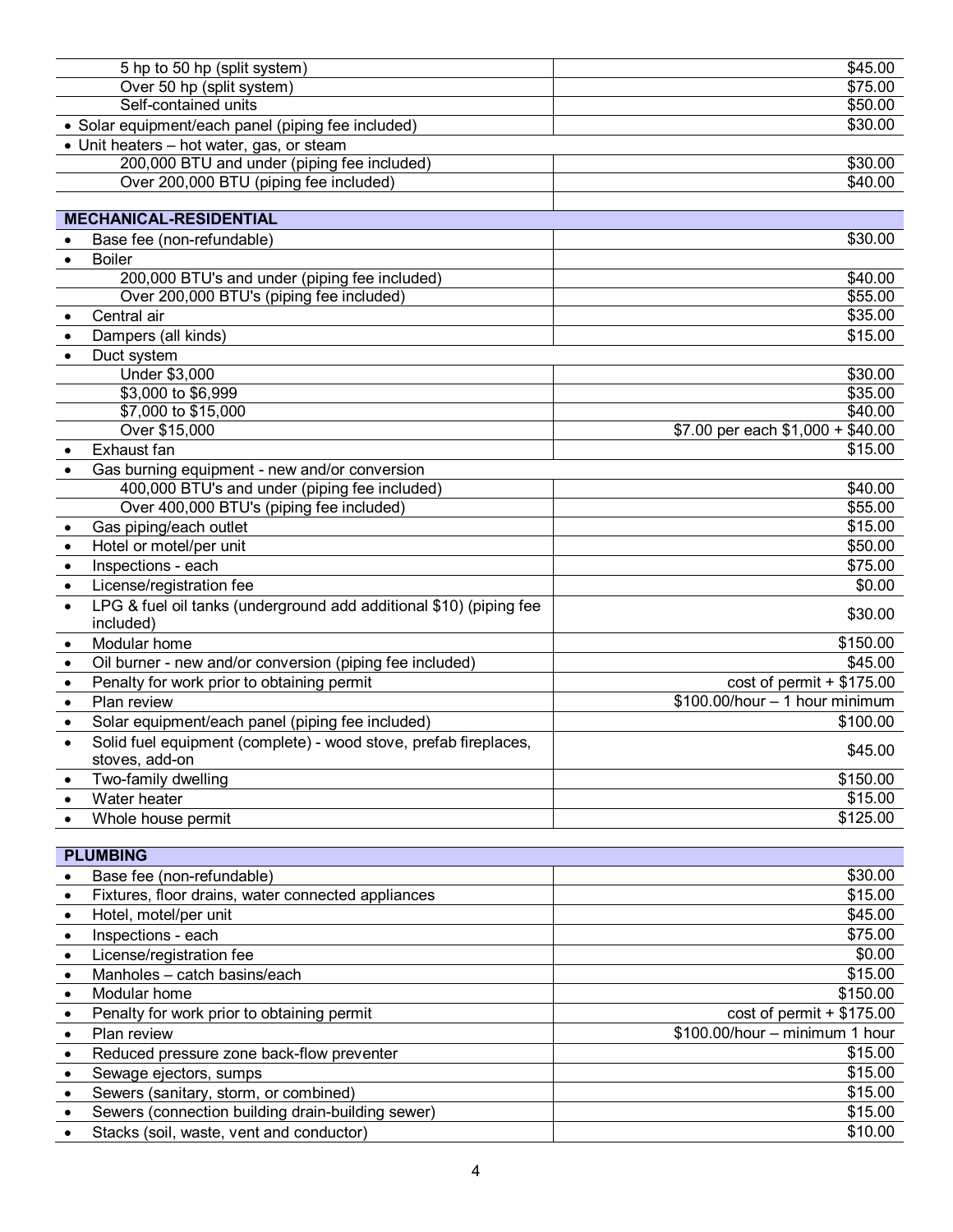|           | Sub-soil drains                                                                                                        | \$15.00                                               |
|-----------|------------------------------------------------------------------------------------------------------------------------|-------------------------------------------------------|
|           | Two-family                                                                                                             | \$180.00                                              |
| $\bullet$ | Water distributing pipe                                                                                                |                                                       |
|           | $\frac{3}{4}$                                                                                                          | \$15.00                                               |
|           | 1"                                                                                                                     | \$15.00                                               |
|           | $1\frac{1}{4}$                                                                                                         | \$20.00                                               |
|           | $1\frac{1}{2}$                                                                                                         | \$30.00                                               |
|           | Over <sub>2</sub> "                                                                                                    | \$45.00                                               |
|           | Water service                                                                                                          |                                                       |
|           | Less than 2"                                                                                                           | \$15.00                                               |
|           | $2"$ to $6"$                                                                                                           | \$25.00                                               |
|           | over 6"                                                                                                                | \$30.00                                               |
|           | Whole house permit                                                                                                     | \$120.00                                              |
|           |                                                                                                                        |                                                       |
|           | <b>CITY CLERK</b>                                                                                                      |                                                       |
|           | Cable television franchise fee                                                                                         | 3%                                                    |
|           | Marriage fee/presided by Mayor                                                                                         | \$10.00                                               |
|           |                                                                                                                        |                                                       |
|           | <b>CITY TREASURER</b>                                                                                                  |                                                       |
|           | Adult entertainment license fee:                                                                                       |                                                       |
|           | Note: If application denied, 1/2 fee returned                                                                          | \$1,500.00                                            |
|           | Adult entertainment license renewal fee                                                                                | \$1,500.00                                            |
|           | Note: a late penalty of \$100 if renewal filed less than 60 days                                                       |                                                       |
|           | before license exp. If application denied, 1/2 of total fees                                                           | \$1,500.00                                            |
|           | collected returned                                                                                                     |                                                       |
|           | License renewal                                                                                                        |                                                       |
|           | Late fee first 15 days                                                                                                 | License fee + 25%                                     |
|           | Late fee beyond 15 days                                                                                                | License fee + 50% adult entertainment penalties       |
|           | Adult entertainment penalties                                                                                          | \$500.00                                              |
|           | Collection fee tax - administrative fee                                                                                |                                                       |
|           | 1% on all advalorem taxes (on the amounts collected for other units - not City) Potential to collect Admin. Fee on our |                                                       |
|           | own (City) taxes                                                                                                       |                                                       |
|           | Property tax late collection fee                                                                                       |                                                       |
|           | Summer                                                                                                                 | 2% additional September                               |
|           | Summer                                                                                                                 | 3% additional October                                 |
|           | Summer                                                                                                                 | 4% additional November                                |
|           | Winter & any summer balance                                                                                            | 3% additional Feb 15 <sup>th</sup> - 28 <sup>th</sup> |
|           | Return check - as allowed by MCL 600.2952                                                                              |                                                       |
|           |                                                                                                                        |                                                       |
|           | <b>COMMUNITY DEVELOPMENT</b>                                                                                           |                                                       |
|           | Credit reports (if not partnered w/ bank or finance group)                                                             | $cost + 25%$                                          |
| $\bullet$ | <b>Consultant Escrow fee</b>                                                                                           | \$1,500.00                                            |
| $\bullet$ | Historic district permit application fee                                                                               | \$0.00                                                |
|           | Lot splits                                                                                                             |                                                       |
|           | Single                                                                                                                 | \$225.00                                              |
|           | Multiple                                                                                                               | $$225.00$ each + \$35.00/resulting lot                |
|           | Off-street parking facility/lot application permit (see                                                                | \$150.00                                              |
|           | ordinance/code)                                                                                                        |                                                       |
|           | Parks                                                                                                                  |                                                       |
|           | <b>Pavilion Reservations</b>                                                                                           | City Resident \$25.00                                 |
|           |                                                                                                                        | Non-City Resident \$75.00                             |
|           | Food Vendor License Fee (good for 1 calendar year)                                                                     | \$100.00                                              |
|           | Permits ("new use of land" and "new use of building(s))"                                                               | \$30.00                                               |
|           | mentioned specifically in code                                                                                         |                                                       |
|           | Rental property registration/per unit                                                                                  | \$25.00                                               |
|           | Non-compliance fee, 1 <sup>st</sup> occurrence                                                                         | \$200.00                                              |
|           | Non-compliance fee, each additional occurrence                                                                         | \$400.00                                              |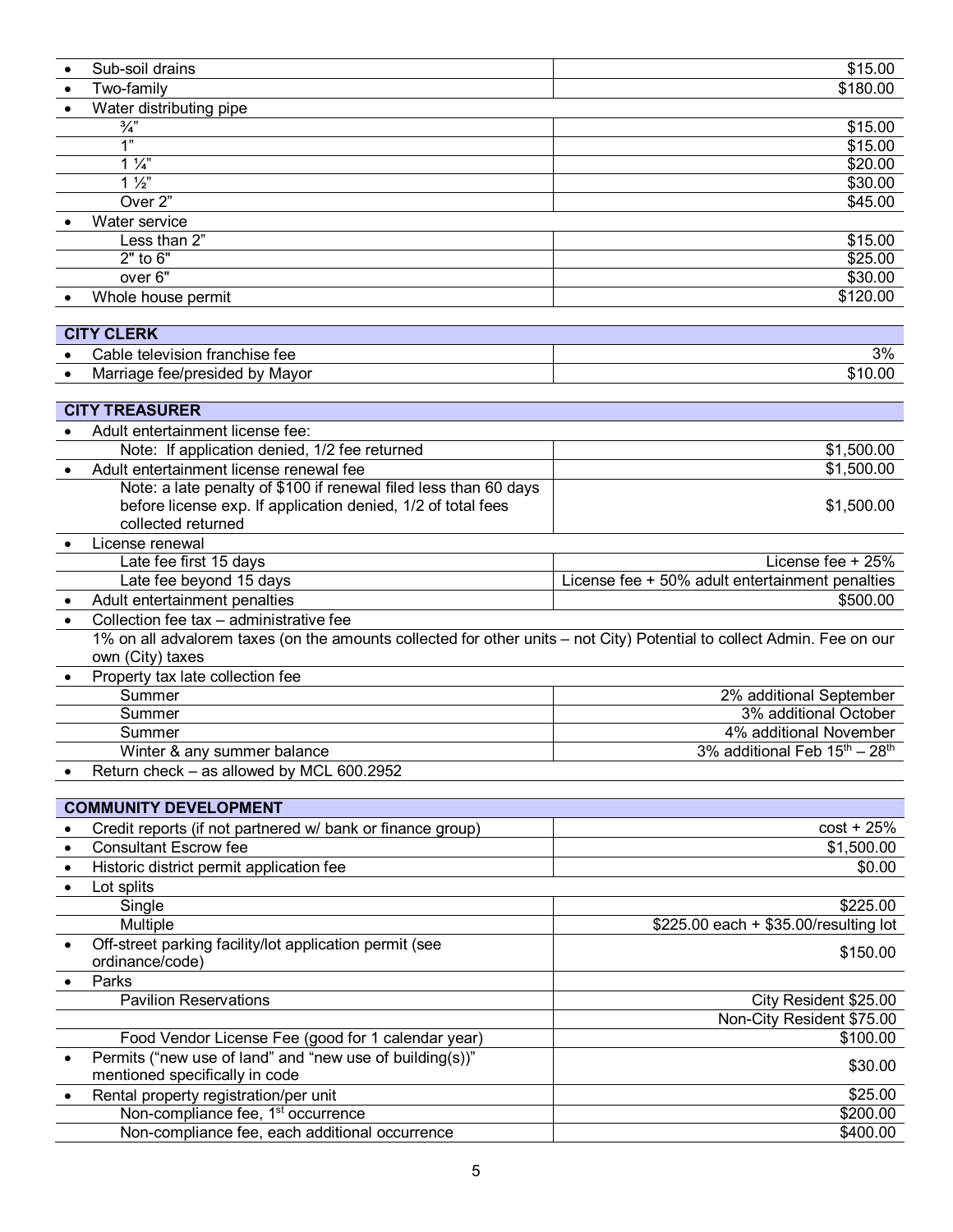|           | Residential entranceway permit (see ordinance/code)                                                                                                                                                                 | \$150.00                                     |
|-----------|---------------------------------------------------------------------------------------------------------------------------------------------------------------------------------------------------------------------|----------------------------------------------|
| $\bullet$ | Rezoning request                                                                                                                                                                                                    | $$550.00 + $5.00/acre$                       |
| $\bullet$ | <b>Site Plans</b>                                                                                                                                                                                                   |                                              |
|           | Apartment/townhouse                                                                                                                                                                                                 | $$550.00 + $4.50/$ unit                      |
|           | Commercial/Industrial                                                                                                                                                                                               | $$500.00 + $50.00/$ acre                     |
|           | Institutional (Schools, Public Services, Hospitals)                                                                                                                                                                 | $$475.00 + $40.00/$ acre                     |
|           | Mobile home park                                                                                                                                                                                                    | \$575.00 + \$5.00/unit                       |
|           | Planned Unit Development/Mixed use development                                                                                                                                                                      | $$550.00 + $50.00/$ acre                     |
|           | Preliminary site plan review                                                                                                                                                                                        | 75% of site plan review fee                  |
|           | Single family site condo (prelim or final)                                                                                                                                                                          | $$700.00 + $5.00/$ lot                       |
|           | Site plan revision/review                                                                                                                                                                                           | 75% of site plan review fee + any needed     |
|           |                                                                                                                                                                                                                     | consulting fees determined by administration |
|           | Special meetings with planner                                                                                                                                                                                       | all costs by owner/applicant via escrow      |
|           | Special exceptions application/permit, conditional use or                                                                                                                                                           | \$200.00                                     |
|           | temporary use permit by ZBA (see ordinance/code)                                                                                                                                                                    |                                              |
|           | Special land use                                                                                                                                                                                                    | $$400.00 + $6.00/$ acre                      |
|           | Subdivision                                                                                                                                                                                                         |                                              |
|           | Preliminary - tentative                                                                                                                                                                                             | $$700.00 + $5.00/$ lot                       |
|           | Preliminary - final                                                                                                                                                                                                 | $$350.00 + $2.50/$ lot                       |
|           | Final plat                                                                                                                                                                                                          | $$500.00 + $4.00/$ lot                       |
|           | Temporary land use (ZBA review)                                                                                                                                                                                     | \$500.00                                     |
|           | Temporary uses for administrative approval                                                                                                                                                                          | \$75.00                                      |
|           | Use variance                                                                                                                                                                                                        | \$700.00                                     |
|           | Wireless communications equipment and support structures                                                                                                                                                            |                                              |
|           | Zoning application fee                                                                                                                                                                                              | Administrative costs to review and process   |
|           |                                                                                                                                                                                                                     | application or \$1,000 (whichever is less)   |
|           | Non-exempt co-locating small cell wireless facilities and support structures                                                                                                                                        |                                              |
|           | Zoning application fee-new wireless support structure or                                                                                                                                                            | \$1.000                                      |
|           | modification of an existing wireless support structure                                                                                                                                                              |                                              |
|           | Zoning application fee-new small cell wireless support                                                                                                                                                              |                                              |
|           | structure or modification of an existing small cell wireless                                                                                                                                                        | \$500                                        |
|           | facility                                                                                                                                                                                                            |                                              |
|           | Co-locate a small cell wireless facility and/or associated support structure application fee shall not exceed and shall                                                                                             |                                              |
|           | be set as follows:                                                                                                                                                                                                  |                                              |
|           | Application fee for permit-each small cell wireless facility                                                                                                                                                        | \$200                                        |
|           | alone                                                                                                                                                                                                               |                                              |
|           | Application fee for permit-each small cell wireless facility and                                                                                                                                                    |                                              |
|           | a new utility pole or wireless support structure to which it will<br>be attached                                                                                                                                    | \$300                                        |
|           |                                                                                                                                                                                                                     |                                              |
|           | Annual permit fee for each utility pole or wireless support structure in ROW on which a wireless provider has<br>approval to co-locate a small cell wireless facility shall not exceed and shall be set as follows: |                                              |
|           | Annually, unless subsection D. (2) applies.                                                                                                                                                                         | \$20                                         |
|           | Annual permit fee, if the utility pole or wireless support                                                                                                                                                          |                                              |
|           | structure was erected by or on behalf of the wireless provider                                                                                                                                                      | \$125                                        |
|           | on or after March 12, 2019                                                                                                                                                                                          |                                              |
|           | Zoning variance                                                                                                                                                                                                     |                                              |
|           | Commercial                                                                                                                                                                                                          | \$400.00                                     |
|           | Residential                                                                                                                                                                                                         | \$175.00                                     |
|           |                                                                                                                                                                                                                     |                                              |
|           | <b>GENERAL</b>                                                                                                                                                                                                      |                                              |
|           | Notary                                                                                                                                                                                                              |                                              |
|           | Non-resident                                                                                                                                                                                                        | \$10.00                                      |
|           | Resident                                                                                                                                                                                                            | \$5.00                                       |
|           | Rental conference room between 8:00 am to 5:00 pm                                                                                                                                                                   |                                              |
|           | $\frac{1}{2}$ day up to four hours                                                                                                                                                                                  | \$30.00                                      |
|           | Full day                                                                                                                                                                                                            | \$60.00                                      |
|           | Organization of which the city is a member                                                                                                                                                                          | \$0.00                                       |
|           |                                                                                                                                                                                                                     |                                              |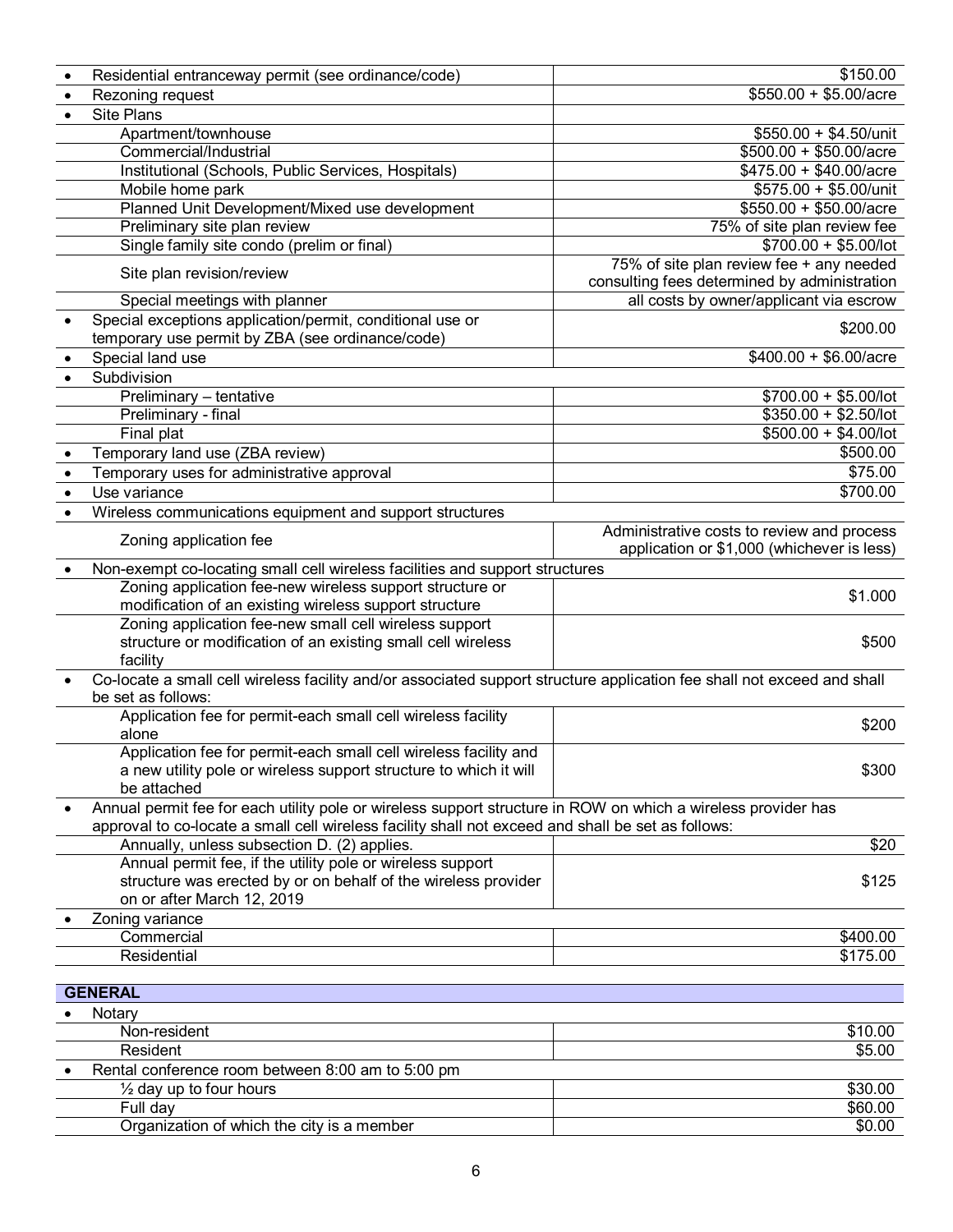| Rental council chambers between 8:00 am to 5:00 pm       |         |
|----------------------------------------------------------|---------|
| Up to four hours                                         | \$30.00 |
| Full dav                                                 | \$60.00 |
| Organization of which the city is a member               | \$0.00  |
| Mobile Food Vending (please see the attached resolution) |         |

## **HISTORICAL COMMISSION** - **Funds go to Historical Commission**

| <b>Admission Curwood Castle</b>      |                                   |  |
|--------------------------------------|-----------------------------------|--|
| Adult                                | Donation Request \$5.00           |  |
| Child                                | Donation Request \$2.00           |  |
| <b>Rental Curwood Castle</b>         |                                   |  |
| First hour                           | \$250.00<br>(\$50.00 refundable)  |  |
| Each additional hour                 | \$55.00                           |  |
| <b>Rental Gould House</b>            |                                   |  |
| First hour                           | \$250.00<br>$($50.00$ refundable) |  |
| Each additional hour                 | \$55.00                           |  |
| Rental Gould House apartment #2      |                                   |  |
| Per month                            | \$750.00                          |  |
| Note: reduction in rate if long term | \$700.00                          |  |
| Rental Gould House apartment #3      |                                   |  |
| Per month                            | \$750.00                          |  |
| Note: reduction in rate if long term | \$700.00                          |  |
|                                      |                                   |  |

# **PUBLIC SAFETY**

| Ambulance fees – adjusted to the screen rates approved by commercial insurance companies |                                                                            |                          |
|------------------------------------------------------------------------------------------|----------------------------------------------------------------------------|--------------------------|
| In-facility transport                                                                    |                                                                            | \$250.80                 |
| Dog license                                                                              |                                                                            | as per Shiawassee County |
|                                                                                          | False alarm fee - fee may be waived by authority of Public Safety Director |                          |
| First call in 12 months                                                                  |                                                                            | \$0.00                   |
| Second false alarm in 12 months                                                          |                                                                            | \$10.00                  |
| Each additional false alarm in calendar year                                             |                                                                            | \$25.00                  |
| Late fee(s) (in excess of 10 days)                                                       |                                                                            | 10% of fee + 6% interest |
| Fire house demonstrations                                                                |                                                                            | donation only            |
| Fire run                                                                                 |                                                                            | \$500.00                 |
| Gun registration                                                                         |                                                                            | \$10.00                  |
| Liquor license application fee                                                           |                                                                            | \$10.00                  |
| Liquor license changes                                                                   |                                                                            | \$50.00                  |
| Liquor license ownership transfer                                                        |                                                                            | \$150.00                 |
| Portable breath test (PBT)                                                               |                                                                            |                          |
| $1/2$ month                                                                              |                                                                            | \$15.00                  |
| Full month                                                                               |                                                                            | \$30.00                  |
| Sex offender initial registration                                                        |                                                                            | \$35.00                  |

## **PARKING FINES – DEFINED IN SECTION 33 OF THE OWOSSO MUNICIPAL CODE**

| Abandoned car            |         |
|--------------------------|---------|
| Paid within 7 days       | \$15.00 |
| Paid within 14 days      | \$30.00 |
| Paid within 30 days      | \$45.00 |
| Across parking line      |         |
| Paid within 7 days       | \$15.00 |
| Paid within 14 days      | \$30.00 |
| Paid within 30 days      | \$45.00 |
| <b>Blocking alley</b>    |         |
| Paid within 7 days       | \$15.00 |
| Paid within 14 days      | \$30.00 |
| Paid within 30 days      | \$45.00 |
| <b>Blocking driveway</b> |         |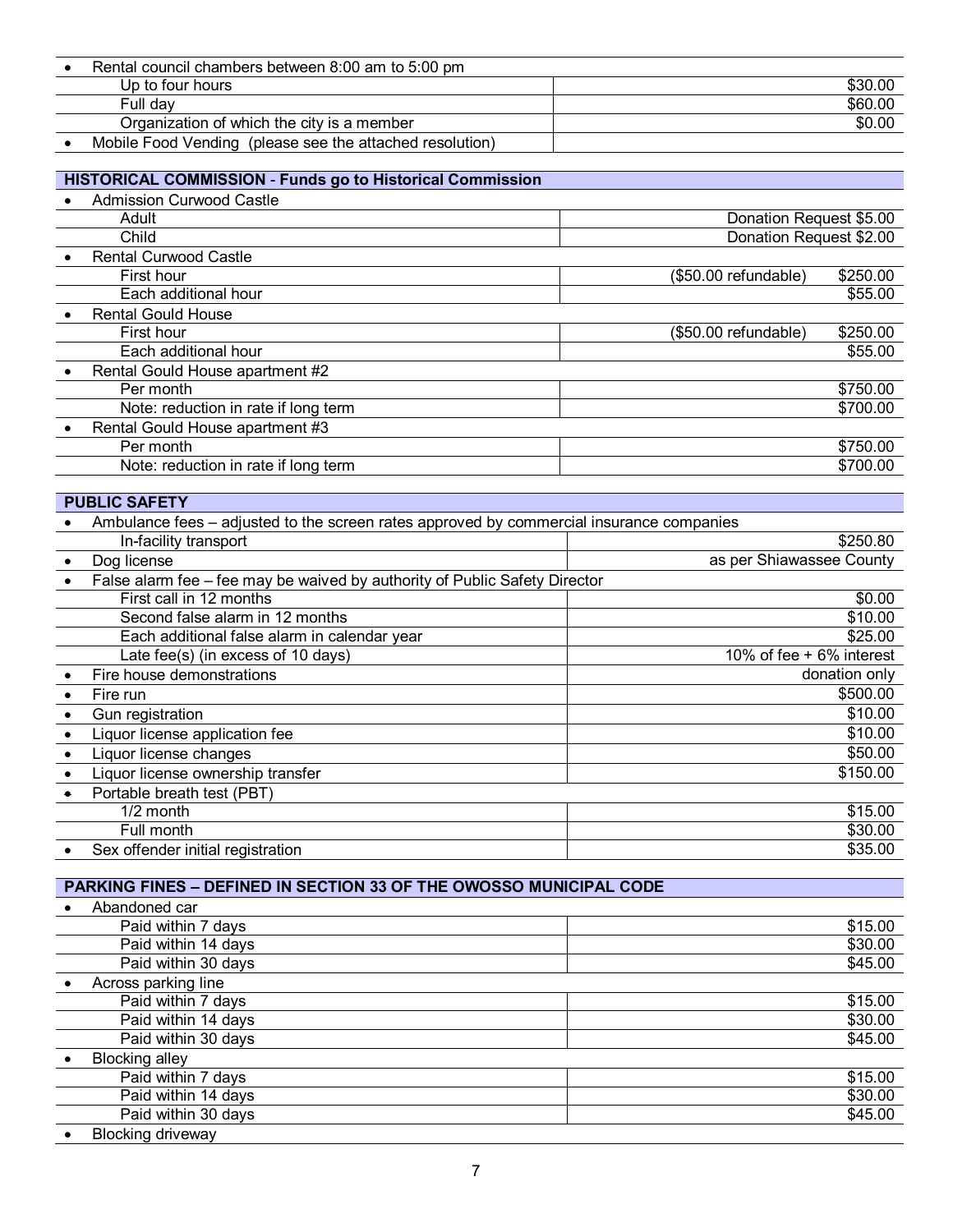| Paid within 7 days                                            | \$15.00  |
|---------------------------------------------------------------|----------|
| Paid within 14 days                                           | \$30.00  |
| Paid within 30 days                                           | \$45.00  |
| <b>Blocking traffic</b>                                       |          |
| Paid within 7 days                                            | \$15.00  |
| Paid within 14 days                                           | \$30.00  |
| Paid within 30 days                                           | \$45.00  |
| Double parking                                                |          |
| Paid within 7 days                                            | \$15.00  |
| Paid within 14 days                                           | \$30.00  |
| Paid within 30 days                                           | \$45.00  |
| Fifth violation of any above violation within a 30-day period |          |
| Paid within 7 days                                            | \$100.00 |
| Paid within 14 days                                           | \$100.00 |
| Paid within 30 days                                           | \$100.00 |
| Moving to evade time limitations                              |          |
| Paid within 7 days                                            | \$15.00  |
| Paid within 14 days                                           | \$30.00  |
| Paid within 30 days                                           | \$45.00  |
| Other parking violation                                       |          |
| Paid within 7 days                                            | \$15.00  |
| Paid within 14 days                                           | \$30.00  |
| Paid within 30 days                                           | \$45.00  |
| Overnight parking in 3:00 am to 6:00 am zone                  |          |
| Paid within 7 days                                            | \$15.00  |
| Paid within 14 days                                           | \$30.00  |
| Paid within 30 days                                           | \$45.00  |
|                                                               |          |
| Parked facing wrong way                                       |          |
| Paid within 7 days                                            | \$15.00  |
| Paid within 14 days                                           | \$30.00  |
| Paid within 30 days                                           | \$45.00  |
| Parking in prohibited zone                                    |          |
| Paid within 7 days                                            | \$15.00  |
| Paid within 14 days                                           | \$30.00  |
| Paid within 30 days                                           | \$45.00  |
| Parking in loading zone                                       |          |
| Paid within 7 days                                            | \$15.00  |
| Paid within 14 days                                           | \$30.00  |
| Paid within 30 days                                           | \$45.00  |
| Parking on sidewalk or crosswalk                              |          |
| Paid within 7 days                                            | \$15.00  |
| Paid within 14 days                                           | \$30.00  |
| Paid within 30 days                                           | \$45.00  |
| Parking at yellow curb                                        |          |
| Paid within 7 days                                            | \$15.00  |
| Paid within 14 days                                           | \$30.00  |
| Paid within 30 days                                           | \$45.00  |
| Parking in handicap zone                                      |          |
| Paid within 7 days                                            | \$50.00  |
| Paid within 14 days                                           | \$100.00 |
| Paid within 30 days                                           | \$100.00 |
| Parking within 15 feet of fire hydrant                        |          |
| Paid within 7 days                                            | \$15.00  |
| Paid within 14 days                                           | \$30.00  |
| Paid within 30 days                                           | \$45.00  |
| Parking over 12 inches from curb                              |          |
| Paid within 7 days                                            | \$15.00  |
|                                                               |          |